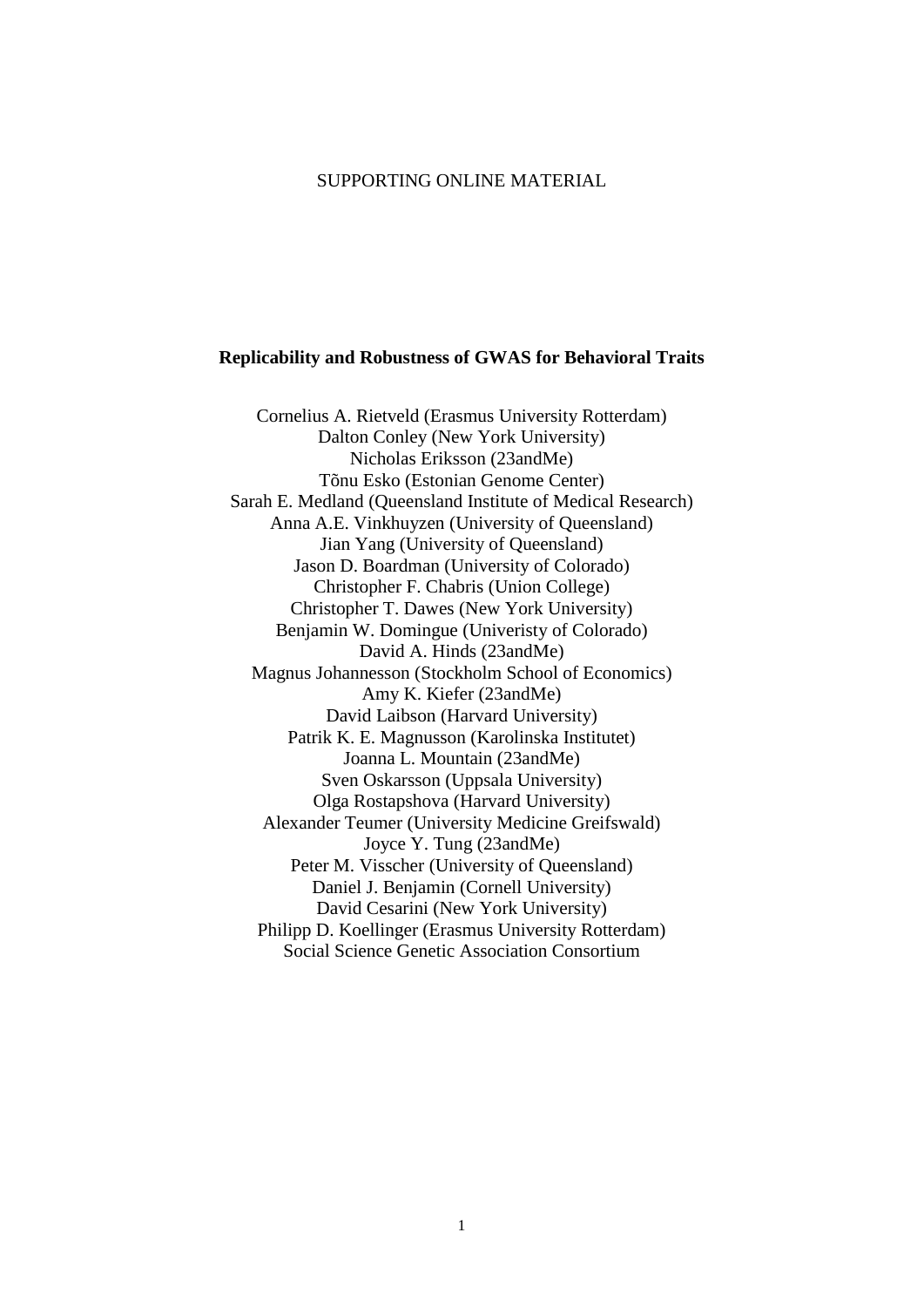#### *S-1. Educational Attainment Measure in Rietveld et al. (2013)*

Rietveld et al. (2013) defines two measures of Educational Attainment (EA) in accordance with the 1997 International Standard Classification of Education (ISCED) of the United Nations Educational, Scientific and Cultural Organization. This classification transforms each countryspecific educational system into seven internationally comparable categories of EA (UNESCO, 2006). In each study, EA of the participants was first transformed into the appropriate ISCED level of the country. Thereafter the equivalent to US years of schooling was calculated, as described in Table S1. In some countries the measures did not differentiate between levels 5 and 6. In these cases everyone with a tertiary education was coded as ISCED 5, and 20 years of schooling was coded instead of 19. The resulting continuous measure of EA as USschooling-year equivalents is abbreviated as *EduYears* throughout the manuscript.

Rietveld et al. (Rietveld et al., 2013) also analyzes a binary outcome, *College*, which differentiates between individuals who hold a tertiary degree and those who do not. This binary variable was coded taking the value 1 if the individual had completed a college degree (ISCED level 5 or above of the ISCED classification), and 0 if the individual had not completed a college degree (ISCED level 4 or below).

*EduYears* may provide more information about individual differences within a country, but *College* may be more comparable across countries. Nonetheless, the point biserial correlation between the two measures is relatively high, e.g., 0.82 (in the STR sample). Note, however, that the *EduYears* analysis focuses on the effects at the mean of the phenotype distribution, whereas the *College* analysis focuses on differences between the upper tail of the phenotype distribution and the remaining values.

Analyses were performed using participants of European descent only (to help reduce stratification concerns). Educational attainment was measured after participants were very likely to have completed their education (over 95% of the sample was aged at least 30).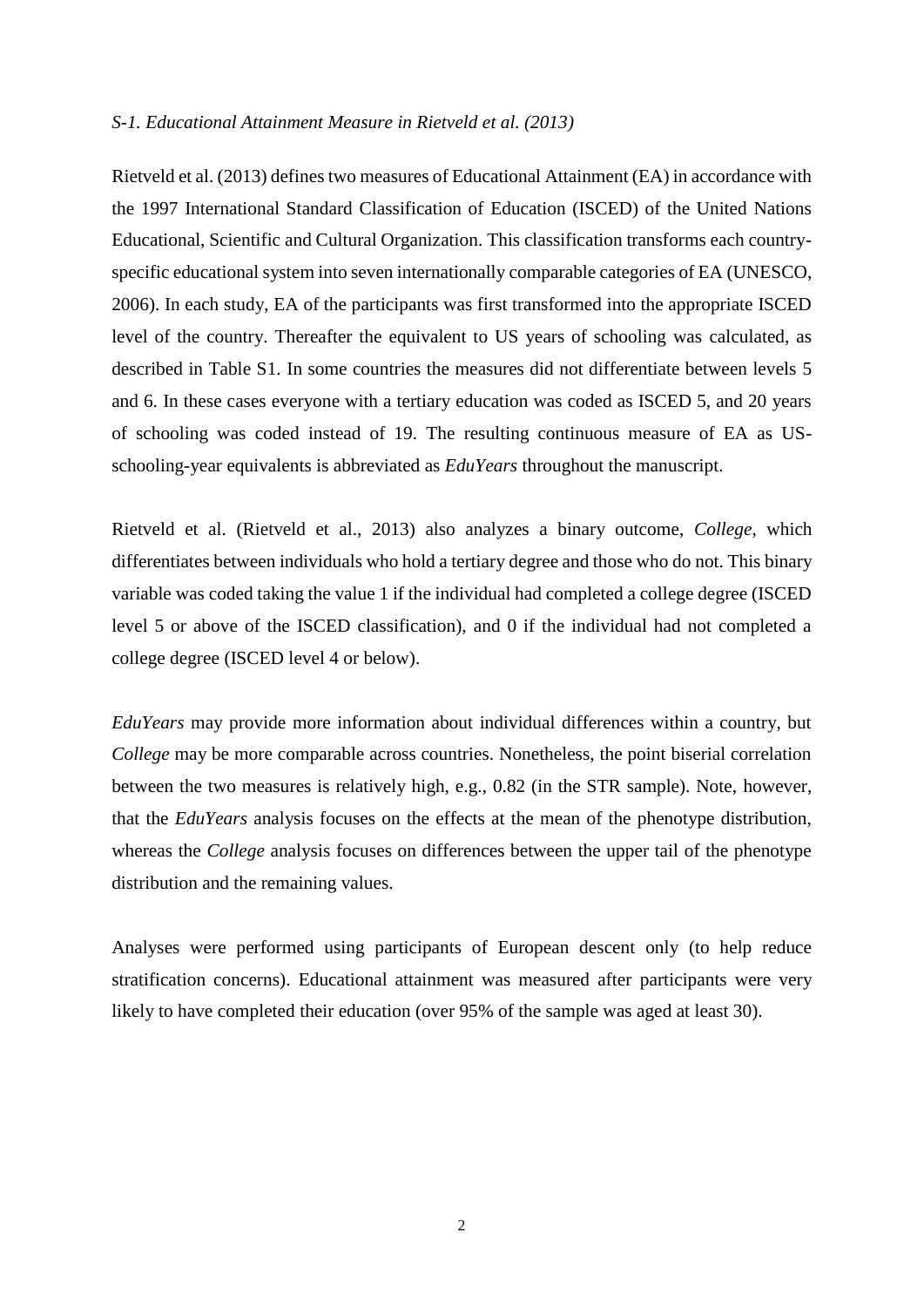|  | <b>Table S1. ISCED classification scheme</b> |  |
|--|----------------------------------------------|--|
|  |                                              |  |

| <b>ISCED</b>   |                                                   | <b>US</b> years-of-<br>schooling<br>equivalent |                |
|----------------|---------------------------------------------------|------------------------------------------------|----------------|
| <b>Levels</b>  | <b>Definition</b>                                 | ( <i>EduYears</i> )                            | College        |
| $\overline{0}$ | Pre-primary education                             | 1                                              | $\theta$       |
| 1              | Primary education or first stage of basic         | 7                                              | $\theta$       |
|                | education                                         |                                                |                |
| 2              | Lower secondary or second stage of basic          | 10                                             | $\overline{0}$ |
|                | education                                         |                                                |                |
| 3              | (Upper) secondary education                       | 13                                             | $\theta$       |
| 4              | Post-secondary non-tertiary education             | 15                                             | $\theta$       |
| 5              | First stage of tertiary education (not leading    | 19                                             | 1              |
|                | directly to an advanced research qualification)   |                                                |                |
| 6              | Second stage of tertiary education (leading to an | 22                                             |                |
|                | advanced research qualification, e.g., Ph.D.)     |                                                |                |

## *S-2. Additional Methods for Study 1*

*S-2.1. Quality Control.* The analyses are restricted to individuals of European ancestry in the 23andMe sample who have responded to survey questions about educational attainment. In order to include only individuals who are conventionally unrelated, we further restrict the sample such that no pair of participants shares more than 700 centimorgans of their genome identical-by-descent. Additional information about 23andMe data is available in Eriksson et al. (Eriksson et al., 2010).

*S-2.2. Variable Definitions.* In this dataset *College* is a binary variable equal to 1 if the participant reports having attended college. *EduYears* is coded similarly (but not identically to) the coding used by Rietveld et al. (Rietveld et al., 2013), as follows: 10 years of schooling for "Less than high school education"; 12 years of schooling for "High school"; 14 years of schooling for "Associate degree"; 16 years of schooling for "Bachelor degree"; 19 years of schooling for "Master or professional degree"; 22 years of schooling for "doctorate."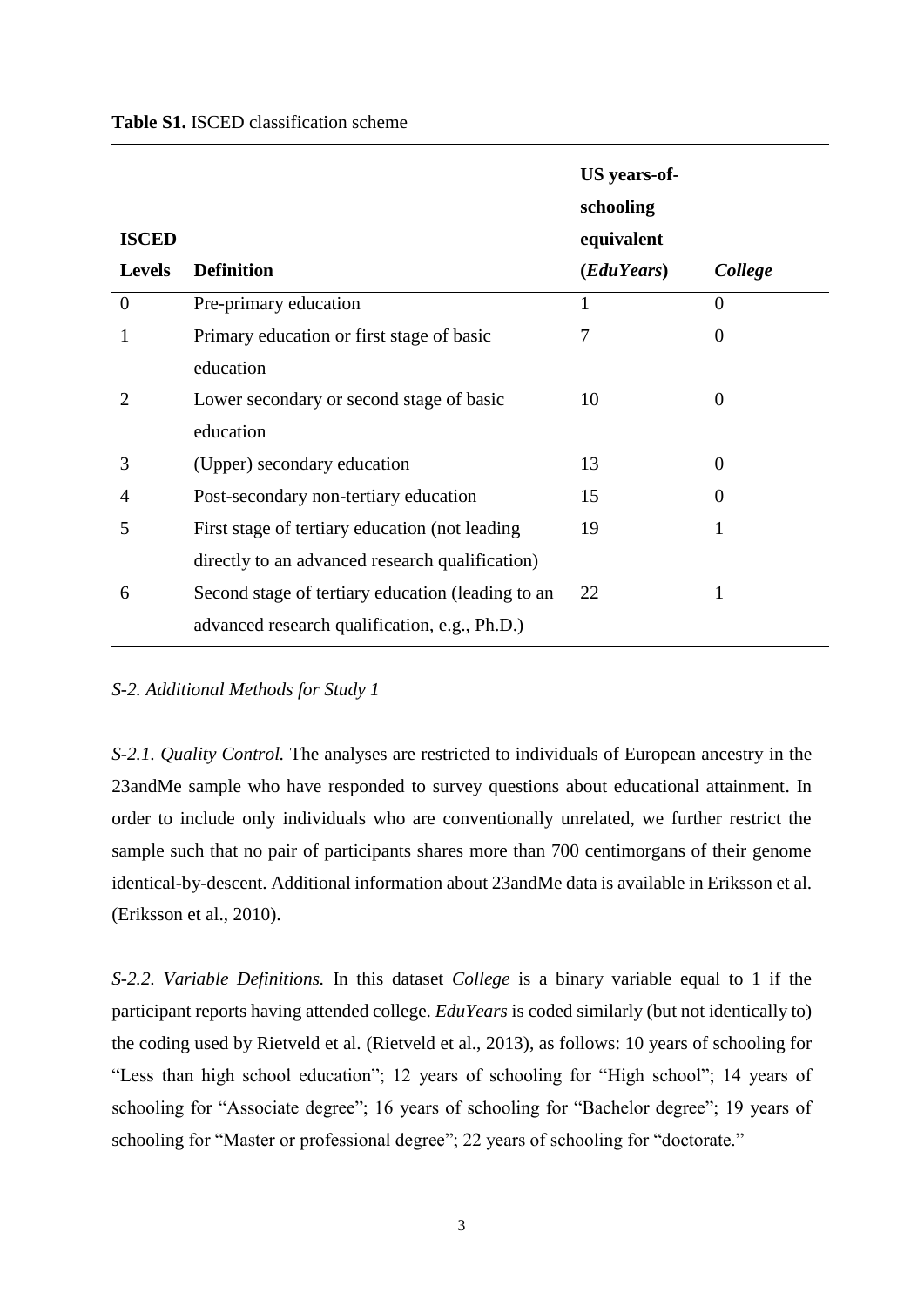*S-2.3. Analysis.* As in Rietveld et al. (2013), we test for associations with *College* using logistic regression and with *EduYears* using linear regression. In all analyses, we control for sex, age, and the first 25 principal components (PCs) of the in-sample variance-covariance matrix of the genotyped SNPs (where entry  $(i, k)$  is the covariance between SNP  $j$  and SNP  $k$ ). PCs were computed using all 23andMe customers who had 97% or more European ancestry as determined by a local ancestry method (similar to Falush et al., 2003), using the three HapMap populations as references. Overlaying individuals who reported four grandparents from the same country shows that this set includes people with ancestry from northern Europe, eastern Europe (including Finland, Russia, and the Baltics), southern Europe, as well as people with Near Eastern (e.g., Greece, Turkey) or Ashkenazi Jewish ancestry. See Figure S1 in Eriksson et al. (2010) for how self-reported ancestry correlates with the first 2 PCs in this sample. The PCs were computed using 91,859 SNPs that were selected to have MAF  $> 0.01$ , HWE  $p < 1$ <sup>-</sup> <sup>40</sup>, call rate > 0.99, and be at least  $1^{-4}$  cM apart from each other. The extremely low HWE cutoff was chosen because the statistics were calculated on well over 300,000 people.

Of the three education-associated SNPs identified in Rietveld et al. (2013), two (rs11584700 and rs4851266) are available in the 23andMe data. For the third, rs9320913, we use rs12206087—which is known to be strong linkage disequilibrium with it  $(R^2 = 0.99$  in the 1000Genomes Phase I data)—as a proxy. The G allele of rs12206087 proxies for the C allele of rs9320913, while the A allele of rs12206087 proxies for the A allele of rs9320913.

## *S-3. Additional Methods for Study 2*

*S-3.1. Quality Control.* The same quality control filters for QIMR and STR were used as in Rietveld et al. (2013). The QIMR (Medland et al., 2010) genotypes were assayed with three different chips, namely the Illumina 610, Illumina 370 and Illumina 317. SNPs were called using BeadStudio, and SNPs with a minor allele frequency (*MAF*) < 0.01, Hardy-Weinberg equilibrium (*HWE*) test  $p < 10^{-6}$ , and missingness > 0.05 were excluded from further analyses. The remaining SNPs were imputed with MaCH (Li, Willer, Ding, Scheet, & Abecasis, 2010) to the HapMap 2 reference panel (International HapMap Consortium, 2007). SNPs that did not reach an imputation accuracy of  $R^2 > 0.3$  were also excluded.

In STR (Benjamin et al., 2012; Magnusson et al., 2013) the Illumina HumanOmniExpress-12v1\_A with the GenomeStudio calling algorithm was used. SNPs with *MAF* < 0.01, *HWE p*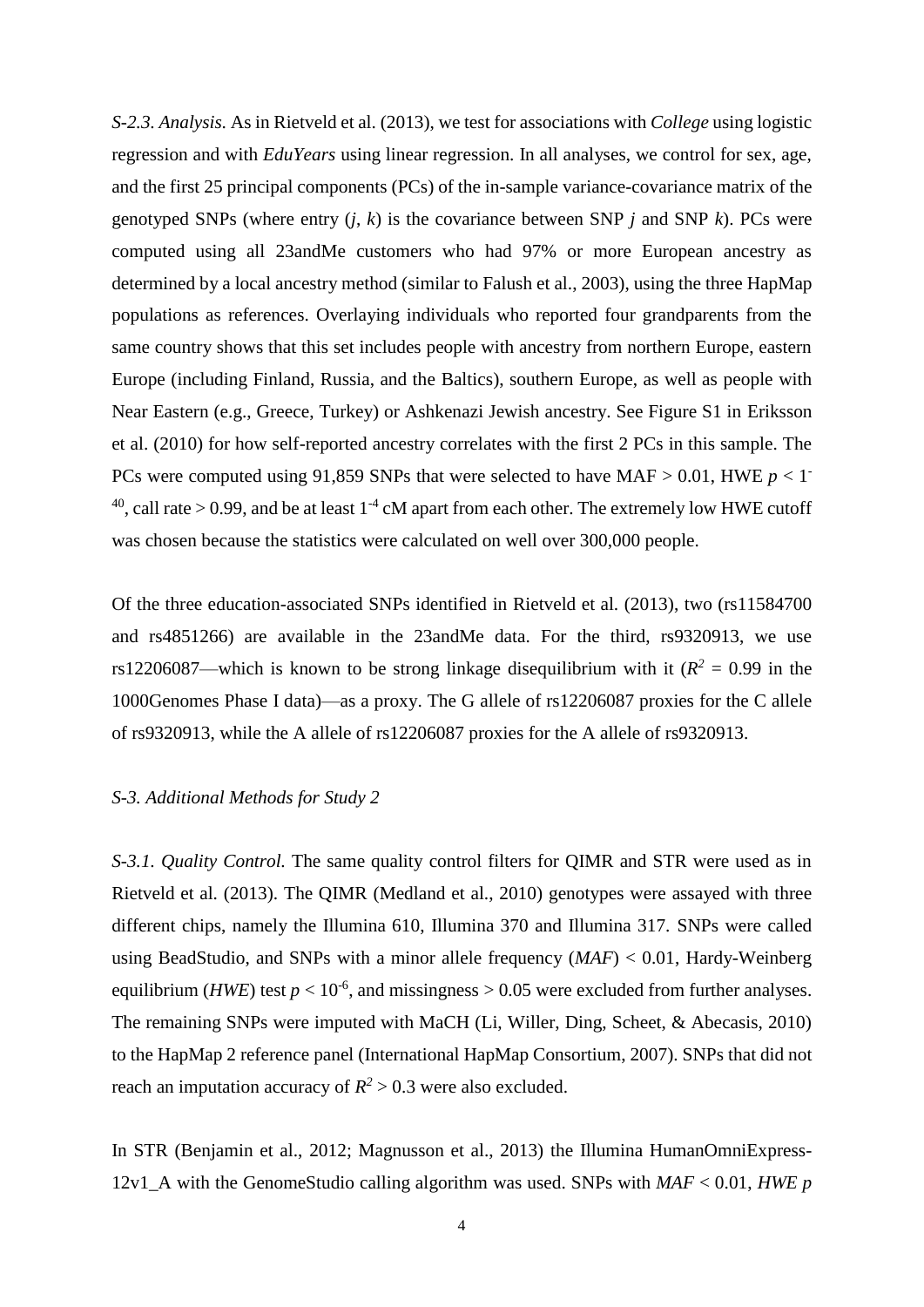$< 10^{-7}$ , and missingness  $< 0.03$  were excluded. IMPUTE (Marchini, Howie, Myers, McVean, & Donnelly, 2007) was used to impute the genotypes to HapMap 2 and SNPs that did not reach an imputation accuracy of  $R^2 > 0.3$  were excluded from further analyses. No genetic outliers were present in these data after quality control.

*S-3.2. Variable Construction*. *EduYears* and *College* in the dataset are constructed in the same way as in Rietveld et al. (2013). In QIMR three different educational scales were transformed to the ISCED scale, and in STR, data from Statistics Sweden containing the ISCED information for the year 2005 was used (see Rietveld et al. (2013) for further details). Polygenic scores were constructed as a linear combination of all imputed and directly genotyped SNPs that passed the quality control filters above, weighting each SNP with the regression coefficient from a metaanalysis that excluded the STR and QIMR samples such that the results of the meta-analysis were based on (All Cohorts minus QIMR) and (All Cohorts minus STR), respectively. The constructed polygenic scores were identical to those in Rietveld et al. (2013). As in Rietveld et al. (2013), the number of available SNPs for the *College* score is respectively 3, 113, 3,506, and 2,482,536 for *p*-value thresholds  $5 \times 10^{-8}$ ,  $5 \times 10^{-5}$ ,  $5 \times 10^{-3}$ , and 1; and for the *EduYears* score: respectively 5, 127, 3,369, and 2,484,855 for *p*-value thresholds  $5\times10^{-8}$ ,  $5\times10^{-5}$ ,  $5\times10^{-3}$ , and 1. In QIMR the number of SNPs included in the *College* score after quality control is respectively 3, 108, 3,301, and 2,352,773; the number of SNPs included in the *EduYears* score is 5, 125, 3,173, 2,352,772. In STR the number of SNPs included in the *College* score after quality control is respectively 3, 113, 3,506, and 2,482,515; the number of SNPs included in the *EduYears* score is 5, 127, 3,369, and 2,484,834.

*S-3.3. Analysis.* We regressed *EduYears* and *College* on these polygenic scores as in Rietveld et al. (2013), but now having first adjusted (via multiple regression) both *EduYears* and the score by the first 20 PCs estimated from the genotype data from the respective cohort. These PCs were computed in each cohort subsequent to all quality control steps. The adjusted  $R^2$  from regressing *EduYears* on 20 PCs is 0.02 in the QIMR cohort (*N* = 3,544 unrelated) and 0.004 in the STR cohort ( $N = 6,770$  unrelated).

We further performed a mixed-linear-model analysis (Kang et al., 2010) of *EduYears* on the polygenic score. This analysis controls for population structure by estimating the genetic relationship matrix (GRM) between individuals using all genotyped SNPs, and then modeling the covariance between any pair of individuals' *EduYears* as linearly increasing in the pair's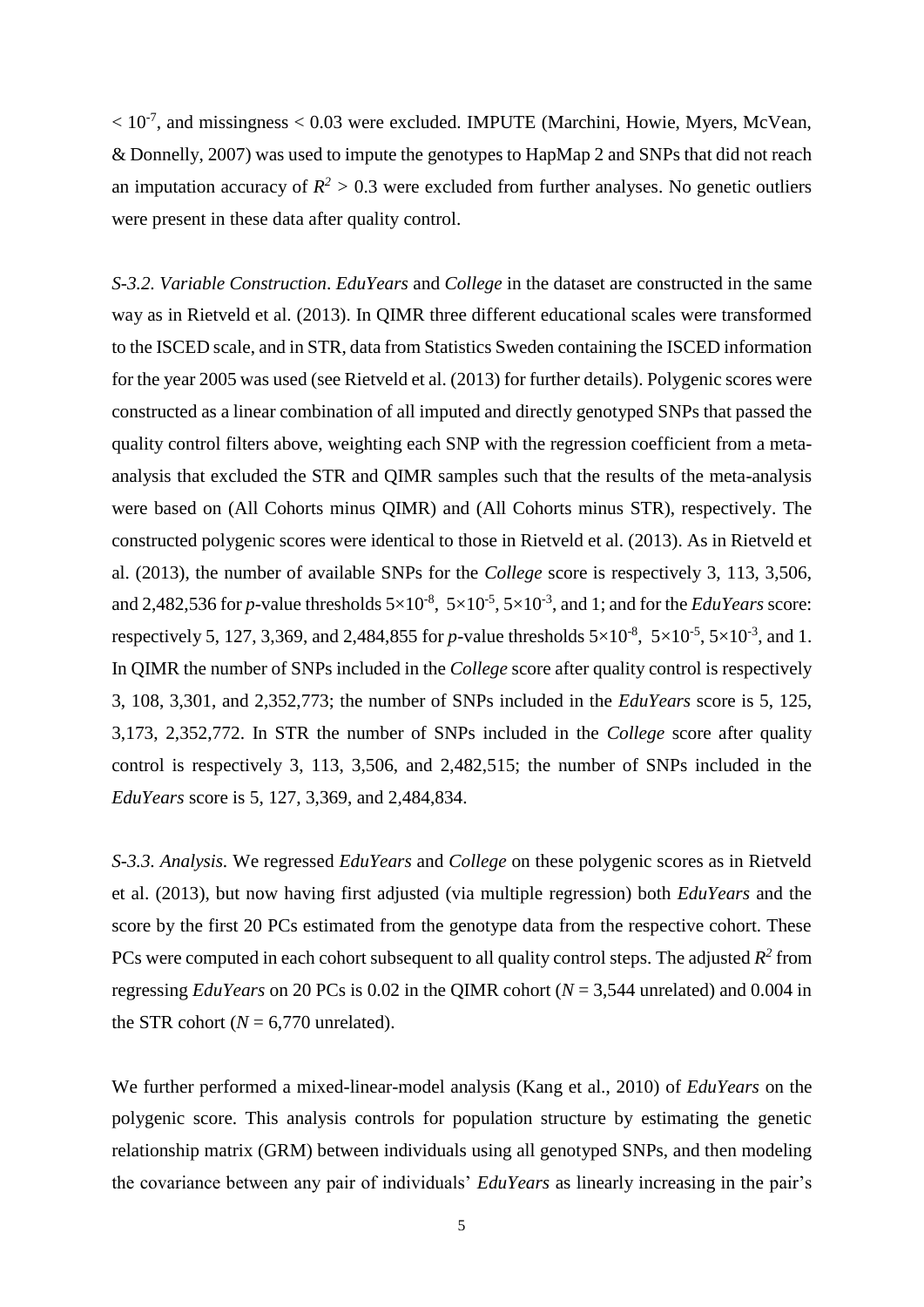genetic relatedness. The GRM (where entry  $(j, k)$  is a scaled version of the in-sample covariance between individual *j*'s SNP genotype vector and individual *k*'s SNP genotype vector) captures population structure, cryptic relatedness, and all the real SNP effects. The analysis was performed in GCTA (Yang, Lee, Goddard, & Visscher, 2011).

#### *S-4. Additional Methods for Study 3*

*S-4.1. Quality Control.* Data from the Framingham Heart Study (FHS) come from the second (parental) and third (sibling) generation respondents. Genotypes were assayed using the Affymetrix GeneChip Human Mapping 500K Array and the 50K Human Gene Focused Panel. Genotypes were determined using the BRLMM algorithm and SNPs with *HWE p* < 0.001, missingness  $< 95\%$ , and  $MAF < 0.05$  were excluded. The screens were conducted using all available individuals with genetic data, not only those that were included in this analysis. We used the pruning command in PLINK (Purcell et al., 2007), setting the SNP window equal to 50, the number of SNPs to shift the window by at each step equal to 5, and a variance-inflation threshold of 2. Compared to Study 2, Study 3 used more stringent quality control filters and LD pruning. Furthermore, only directly genotyped data were available for Study 3 (whereas for Study 2 we had access to both directly genotyped data and imputed data). Consequently, the number of SNPs included in the polygenic score in Study 3 is much smaller than in Study 2. In particular, in Study 3, of the original 500,568 directly genotyped SNPs, 243,111 were left after quality control, LD pruning, and matching with the meta-analysis results of Rietveld et al. (2013).

After the quality controls were applied, we restricted the data to biological siblings. To do so, we proceeded in two steps. First, to construct "families," we identified all individuals whose mother ID and father ID codes are the same. Second, to remove pairs that are not full biological siblings, we subsequently conducted GCTA analyses (Yang et al., 2010) and removed any sibling pair outside the 40 percent to 60 percent IBD range. We define the remaining sample as the "sibling sample."

*S-4.2. Variable Construction*. Following Purcell et al. (2009), we constructed the linear polygenic score as a linear combination of the pruned SNPs, in which the weight of each SNP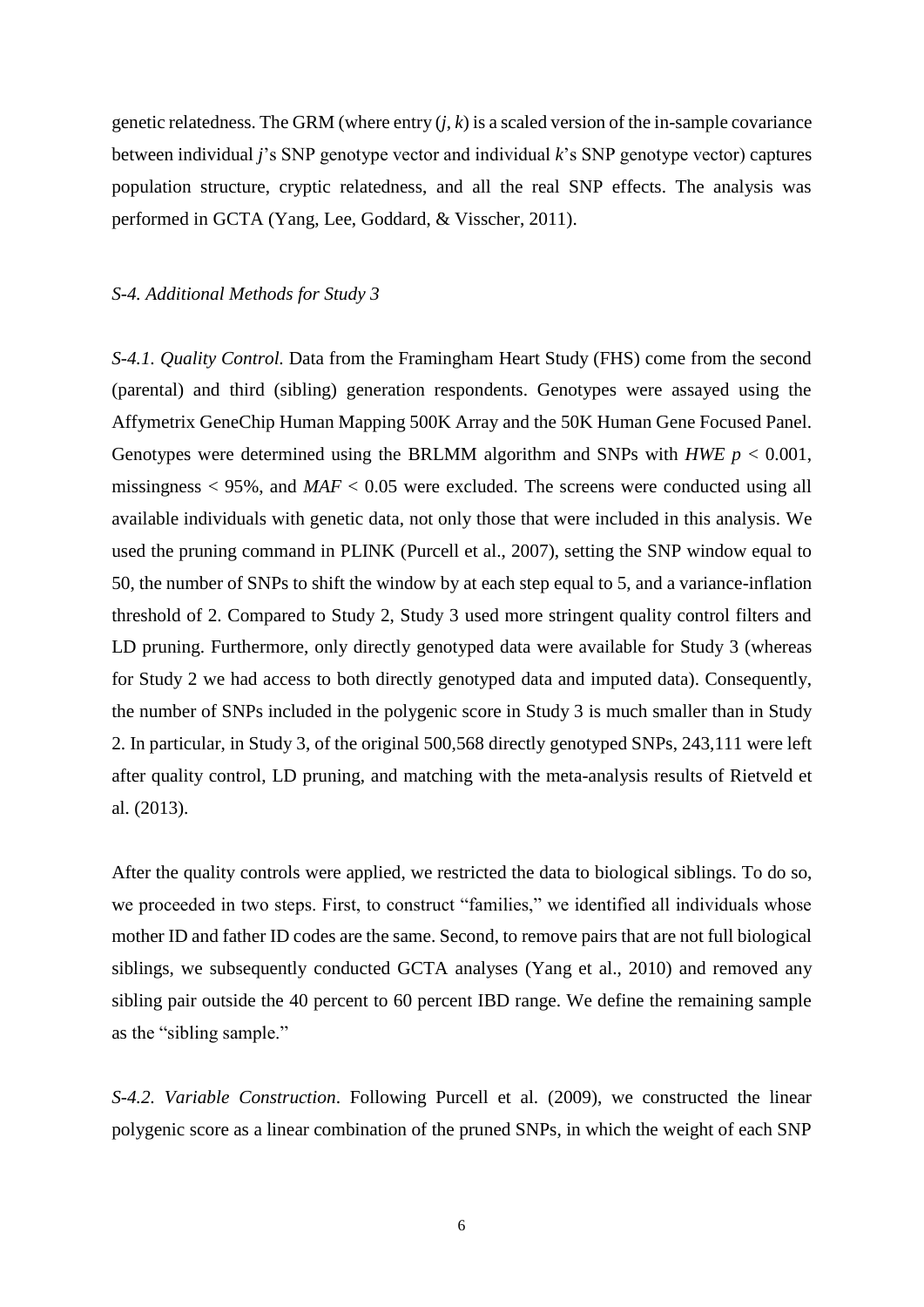is equal to the regression coefficient in the meta-analysis of Rietveld et al. (Rietveld et al., 2013).

*S-4.3. Variable Definition*. Education of the respondents was taken from self-report in Wave III and coded as highest grade completed (i.e., years of schooling), with a score of 12 for completion of high school, 16 for a bachelor degree, and a maximum of 21 for post-graduate work.

*S-4.4. Analysis.* Within the sibling sample we tested the score within-family by running regressions as described in the main text.

*S-4.5. FHS Acknowledgment.* The FHS data were obtained from the NIH GWAS repository (dbGaP), request #7909-7, project #2260.

# *S-5. Illustration of PCs Eliminating a Spurious Association*

Following a referee's suggestion, we provide here an empirical example of how controlling for principal components can be an effective way of eliminating spurious associations, whereas controlling for self-identified "race" is not. For illustrative purposes, we use a polymorphism, the SNP rs3769005, that is known to be related to lactose intolerance via a known biological mechanism. Specifically, it is known to have correlation 0.9 (in the European samples from HapMap; The International HapMap Consortium, 2005) with the genotype of the gene *LCT* (the gene that codes for the enzyme lactase), which is perfectly associated with the phenotype of lactase persistence (Enattah et al., 2002). Because the SNP is known to vary substantially in frequency across groups (Bersaglieri et al., 2004), it is often used to illustrate population stratification. For example, it was found to be spuriously associated with height in an early study (Campbell et al., 2005). In the seminal paper that proposed using PCs to reduce population stratification (Price et al., 2006), it was shown that controlling for PCs eliminated spurious associations between this SNP and SNPs on other chromosomes which vary by ethnicity but which are not inherited jointly.

In our novel analyses here, we show that there is an association between the SNP rs3769005 and educational attainment when we do not control for any PCs, but this relationship evaporates when we add enough PCs as controls. Our analyses use data from the Health and Retirement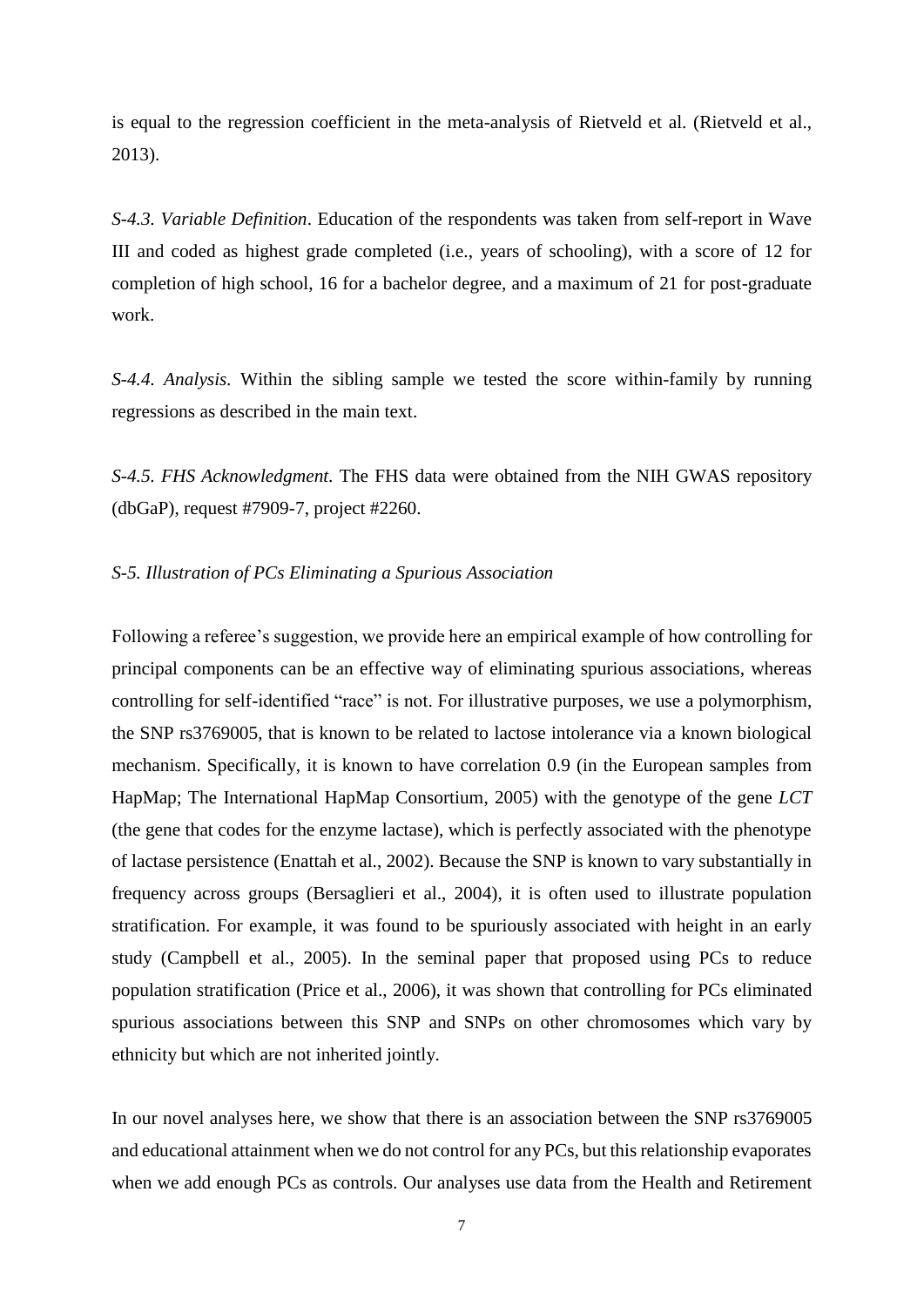Study (HRS) (Juster & Suzman, 1995), an ethnically heterogeneous sample of Americans over the age of 50 for which genotypic data recently became available for a large subsample ( $N =$ 12,507) of respondents.

*S-5.1. Quality Control.* Genotyping quality control and final preparation of the HRS genotypic data were performed by the Genetics Coordinating Center at the University of Washington (Health & Retirement Study, 2012). These data were subsequently deposited in the NIH GWAS repository (dbGaP). We did not perform any additional quality control on the data. The genotypic data have been imputed to 1000 Genomes Phase I v3 by the University of Washington Genetics Coordinating Center (Health & Retirement Study, 2012). The SNP we focus on, rs3769005, is imputed with extremely high accuracy ( $R^2 = 0.996$  in the 1000Genomes Phase I v3 data). Of the 12,507 genotyped individuals, 53 individuals were excluded from the imputation process due to missingness call rate greater than 2%. Thus, imputed data is available for 12,454 individuals.

*S-5.2.Variable Definitions.* We obtained the education data from the HRS datafile as prepared by RAND (RAND v.L, available at http://hrsonline.isr.umich.edu). This datafile contains harmonized variables across all waves of the study in which the data were collected. The education variable measures the years of education completed on a scale ranging from 0-17+ (in increments of 1 year). This variable is available for 12,403 of the 12,454 individuals with data on imputed genotypes.

The HRS also contains survey questions that ask respondents to categorize themselves as "White/Caucasian," "Black/African American," or "Other." We ran our analyses in two samples: the complete sample of genotyped HRS respondents  $(N = 12,403)$  and the subsample of respondents of who self-identify as White/Caucasian (*N* = 10,187). The principal components were therefore estimated separately for each sample. To construct the PCs, we used the software package GCTA (Yang et al., 2010, 2011), after imposing the recommended SNP filters of University of Washingston Genetics Coordinating Center and the additional removal of SNPs with a minor allele frequency < 1% and/or a Hardy-Weinberg *p*-value < 0.01. *S-5.3. Analyses.* We estimate the following regression equations

$$
y_i = \mu + \beta x_{i,rs3769005} + \gamma Z_i + \epsilon_i,
$$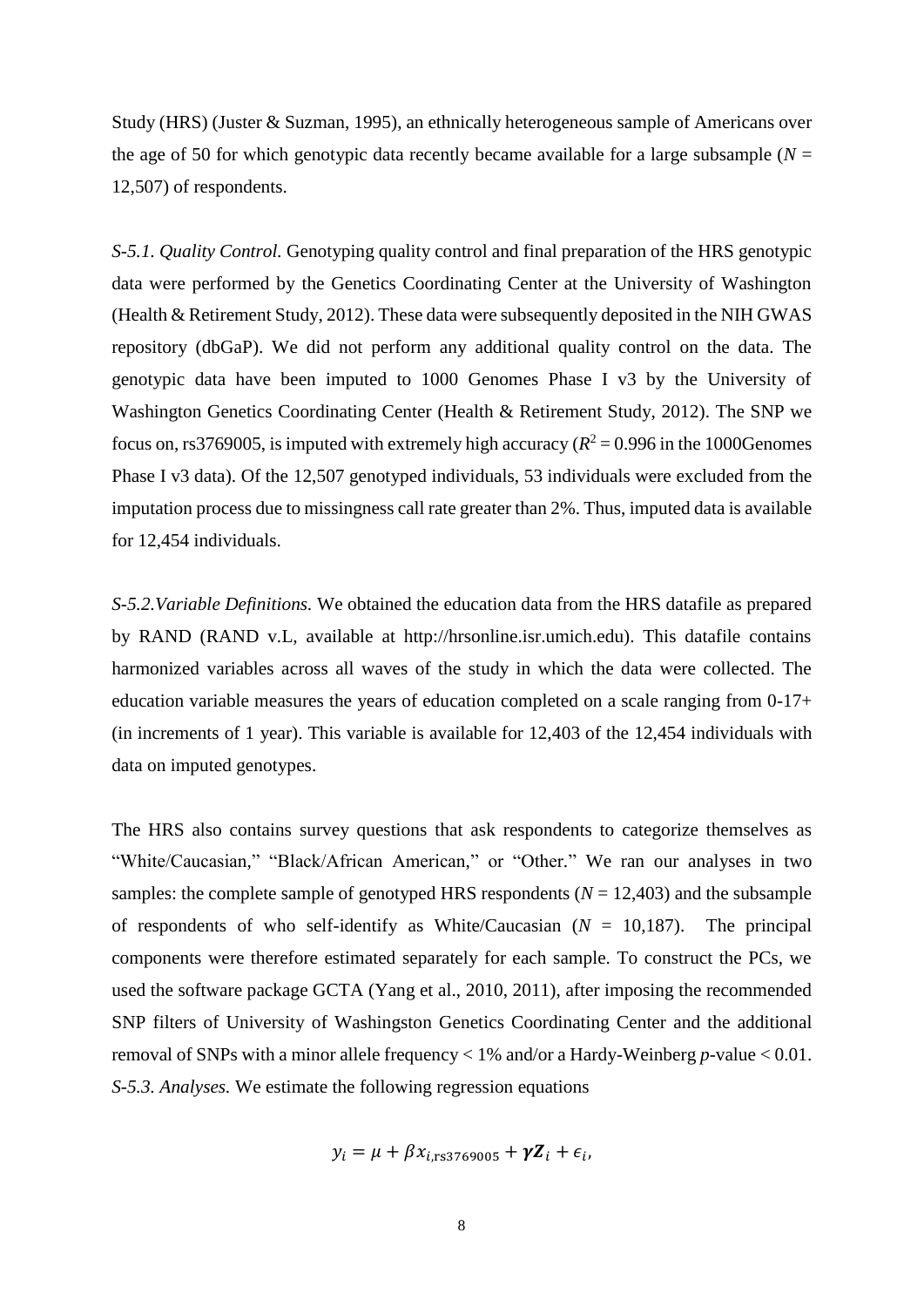where  $y_i$  is years of schooling;  $\mu$  is a constant term;  $x_{i,rs3769005}$  is the number of reference alleles individual *i* is endowed with at SNP rs3769005 (a continous variable due to the imputation, but always approximately equal to 0, 1, or 2);  $\beta$  is the coefficient of interest; and  $\mathbf{Z}_i$  is a vector of controls. The vector always includes sex and age controls: specifically (following Rietveld et al., 2013), we control for sex, a cubic in age, and the interaction of sex with the cubic in age. However, we are primarily interested in seeing how the estimate of  $\beta$ changes as we progressively add more and more PCs as controls for population structure.

*S-5.4. Results.* The first column of Figure S1 ("Sex, age") shows that in the full sample, there is a very strong relationship between rs3769005 and years of education. The estimated coefficient is 0.500 years of schooling, approximately five times larger than the coefficients on the SNPs that reached genome-wide significance in Rietveld et al. (2013), and it is very precisely estimated. We believe that this association is almost certainly spurious because (a) the estimated effect size is much larger than one can plausibly expect for an individual SNP unless that SNP has a powerful and directly relevant biological effect, (b) the known biological effect of this polymorphism operates through lactose intolerance, which is unlikely to have a strong effect on educational attainment, and (c) the polymorphism is a prime candidate for strong population-stratification confounding since it varies greatly with ethnicity.

The second column ("Sex, age, race") shows that controlling for indicator variables describing the individual's self-identified race does not eliminate the association, though the estimated coefficient falls by approximately half, to 0.274 years of schooling. The remaining columns show how the coefficient changes as PCs are progressively added to the specification; the estimated coefficient stabilizes at -0.069 years of schooling after 8 or more PCs are included as controls, and it is never statistically distinguishable from zero once 2 or more PCs are included. To provide additional evidence on the strength of the association after PCs controls, we re-did Rietveld et al.'s (2013) meta-analysis of *EduYears* after excluding the HRS (which had contributed 8,626 individuals to the meta-analysis). The analysis plan had instructed each dataset to control for 4 PCs. In the remaining combined sample of 115,769 individuals, the coefficient for rs3769005 on *EduYears* is a statistically insignificant -0.0009 years of schooling with a standard error of 0.017.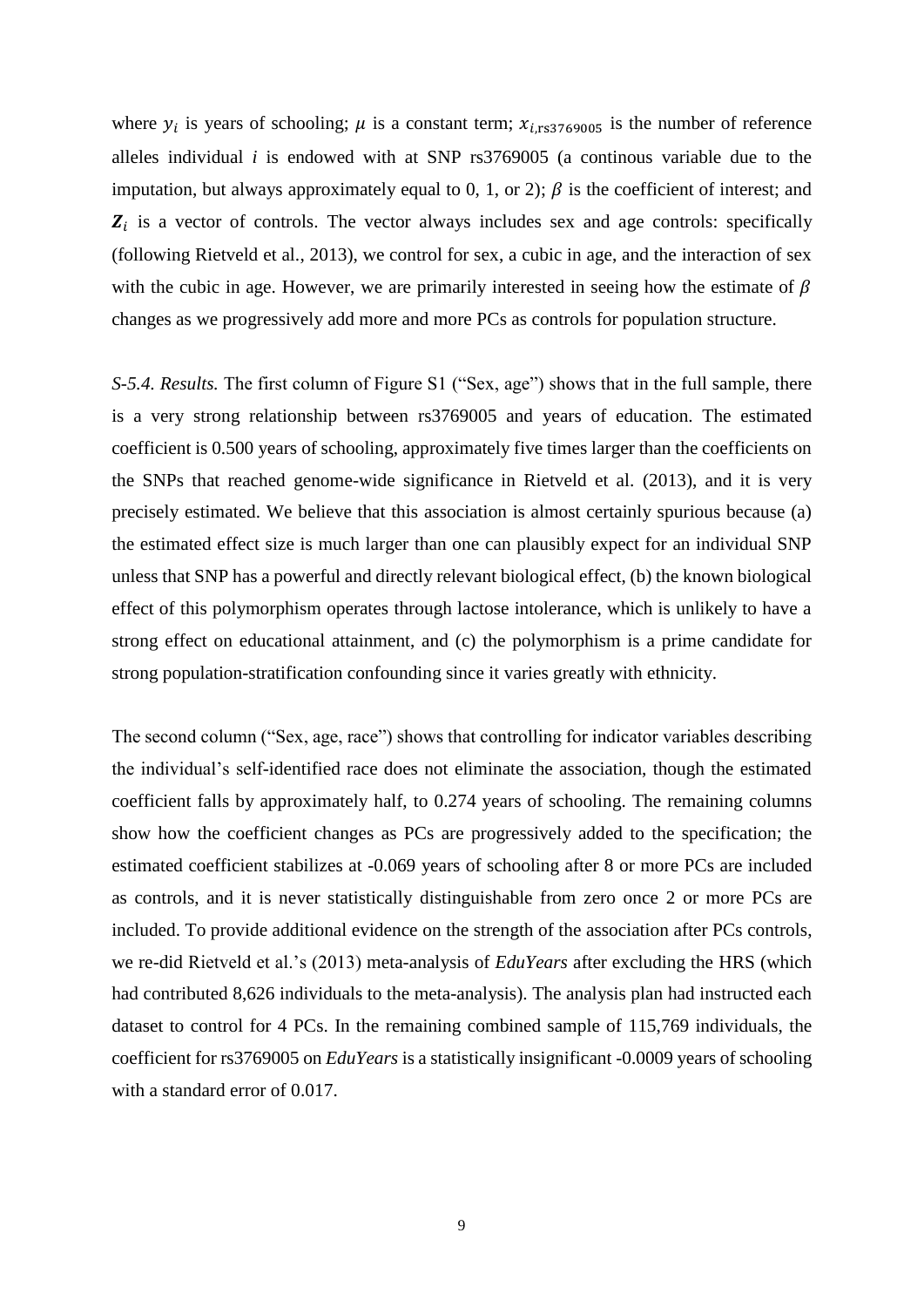Figure S1. Regression coefficient of rs3769005 with an increasing set of controls in the complete sample of genotyped HRS respondents  $(N = 12,403)$ 



The results for only self-reported Whites are shown in Figure S2, which is analogous to S1 except that the specification with only sex, age and race is omitted (since of course none of the race indicator variables vary within this sample). The coefficient on *EduYears* is a statistically significant 0.302 years of schooling with only age and sex controls, becomes insignificant with 2 PCs, and stabilizes at a statistically insignificant -0.053 years of schooling once 7 or more PCs are included.

Figure S2. Regression coefficient of rs3769005 with an increasing set of controls in the subsample of genotyped HRS respondents who self-identify as White/Caucasian  $(N = 10,187)$ 

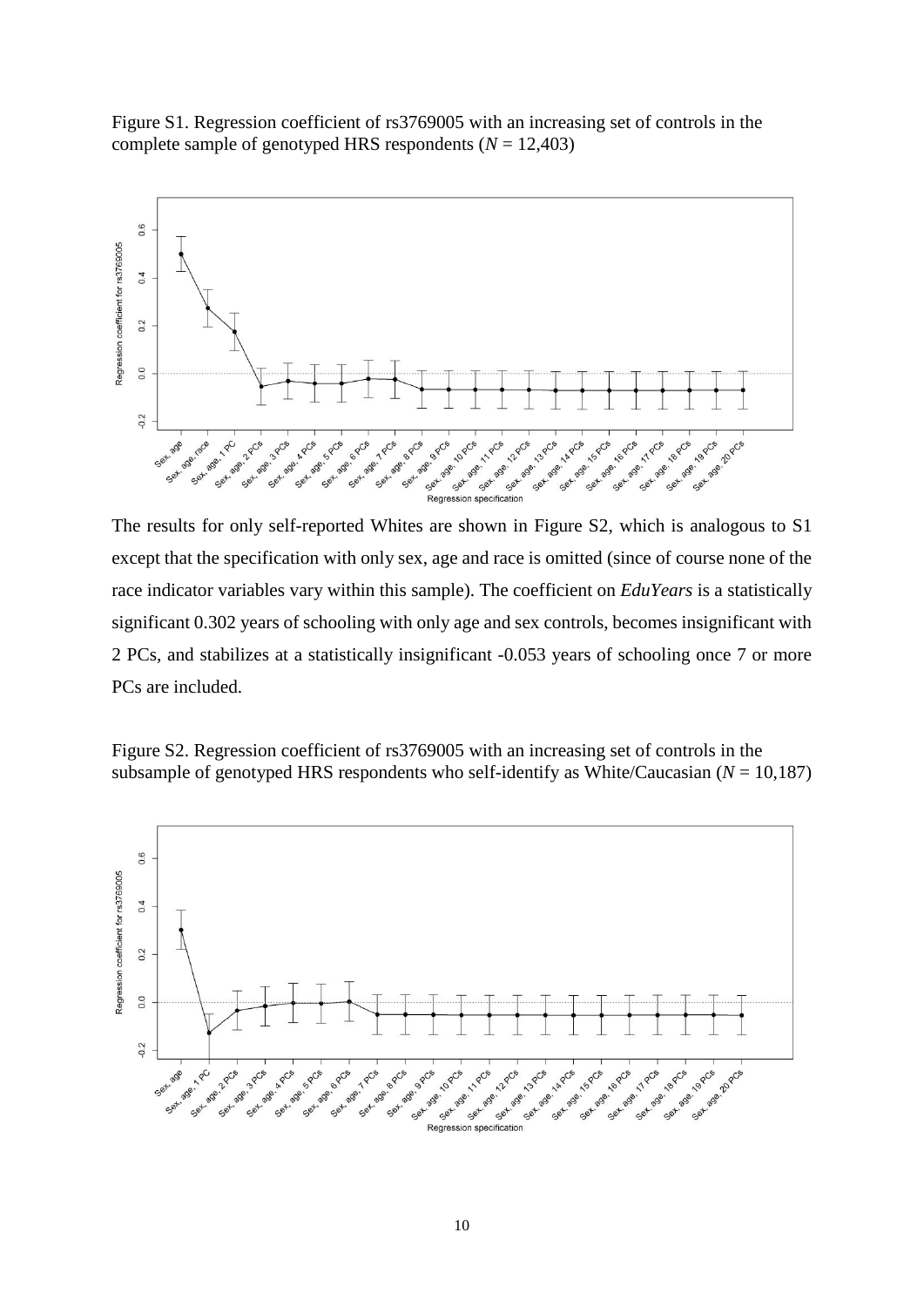These analyses suggest that controlling for a small number of PCs may be adequate to reduce population stratification concerns in genetic association analyses of behavioral traits. They also show that, in this example, controlling for self-reported race or restricting the analysis to Whites-only (which are the most common approaches to dealing with population stratification in candidate gene studies) is not sufficient.

*S-5.3. HRS Acknowledgment.* The HRS is supported by the National Institute on Aging (NIA U01AG009740). The genotyping was funded as a separate award from the National Institute on Aging (RC2 AG036495). The genotyping was conducted by the NIH Center for Inherited Disease Research (CIDR) at Johns Hopkins University.

## *S-6. Statistical Power Calculations*

The statistical power estimates in the text are all obtained using Shaun Purcell's online statistical power calculator (Purcell, Cherny, & Sham, 2003). Throughout, we consider a polymorphism that explains 0.02% of the population variance of the phenotype, we set the significance threshold to 0.05, and we assume no dominance (i.e., a simple linear effect of the genotype on the phenotype).

*S-6.1. Study 1.* The power estimates for Study 1 are obtained using the "QTL Association for Sibships" calculator (http://pngu.mgh.harvard.edu/~purcell/cgi-bin/qtlassoc.cgi) with the "Singletons" option selected and the sample size set equal to 34,428 (the size of the 23andMe cohort). With this sample size, we calculate that our statistical power to detect a polymorphism at the 0.05 significance threshold that explains 0.02% of population variance is 75%.

*S-6.1. Study 3.* The power estimates for Study 3 are obtained using the same calculator but with the "Sibs" option selected. We set the sample size equal to 1,081, since this is the total number of unique combinations of pairs of siblings in our data. Notice that this number differs from the number of families  $(N = 589)$  included in the analyses: families with exactly two children contribute 2 pairs to the analyses, families with three children contribute exactly 3 pairs, and in general, families with *n* children contribute  $\binom{n}{2}$  $\binom{n}{2} = \frac{n!}{2!(n-1)!}$  $\frac{n!}{2!(n-2)!}$  pairs to the analyses. Our sample includes 223 families with two children, 103 with three, 47 with four, 15 with five,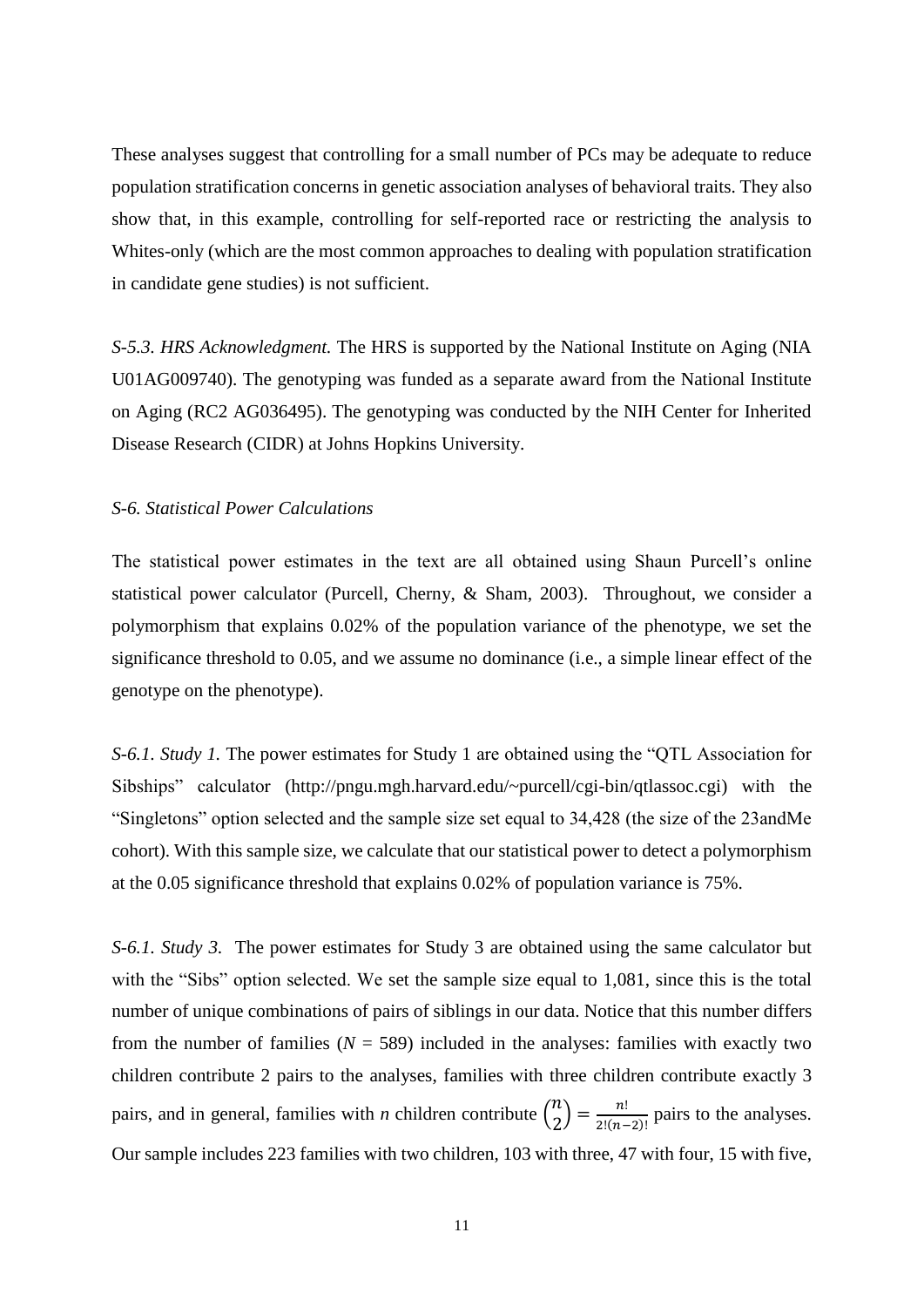5 with six, and 2 with seven, as well as 194 families with a single child, which are omitted from this analysis. (Table 3 reports the number of families as  $N = 395$  because we subtract the 194 families with a single child from the 589 total number of families in the sample.)

Since an exact power calculation would require a simulation study in order to take into account the variety of different family sizes in our sample, we instead take a simplified approach that is sufficient to make the point that our power is low for testing individual SNPs. Specifically, we assume that the 1,081 sibling pairs in our sample are drawn from 1,081 independent families. Doing so means that our calculation yields an upper bound for power because taking into account the correlation across sibling pairs within a family would reduce power.

Accordingly, we computed the statistical power using the "pairs" option in the power calculator. We assumed a sibling correlation of 0.4, which is the correlation in *EduYears* across siblings estimated in Rietveld et al. (2013), SOM section 2a and Table S11. Our upper-bound estimate of the statistical power to detect a polymorphism at the 0.05 significance threshold that explains 0.02% of population variance is 7%. Indeed, samples several orders of magnitude larger than ours would be required for a test of within-family association with a single SNP to have reasonable power: approximately 47,000 sibling pairs are required for 80% power.

### *S-7. Group banner for the Social Science Genetic Association Consortium (SSGAC)*

The present paper builds on Rietveld et al.'s (2013) GWAS meta-analysis on educational attainment. The data used in Study 2 were accessed under section 4 of the [Data Sharing](http://ssgac.org/documents/DatasharingpolicySSGAC.pdf)  [Agreement of the SSGAC.](http://ssgac.org/documents/DatasharingpolicySSGAC.pdf) Many of the authors who contributed to the Rietveld et al. (2013) paper also contributed directly to the present paper and are therefore listed as authors. Per SSGAC policy, remaining authors on the original GWAS meta-analysis are listed below as collaborators. The views presented in the present paper may not reflect the opinions of these collaborators.

Abdel Abdellaoui, Arpana Agrawal, Eva Albrecht, Behrooz Z. Alizadeh, Jüri Allik, Najaf Amin, John R. Attia, Stefania Bandinelli, John Barnard, François Bastardot, Sebastian E. Baumeister, Jonathan Beauchamp, Kelly S. Benke, David A. Bennett, Klaus Berger, Lawrence F. Bielak, Laura J. Bierut, Jeffrey A. Boatman, Dorret I. Boomsma, Patricia A. Boyle, Ute Bültmann, Harry Campbell, Lynn Cherkas, Mina K. Chung, Francesco Cucca, George Davey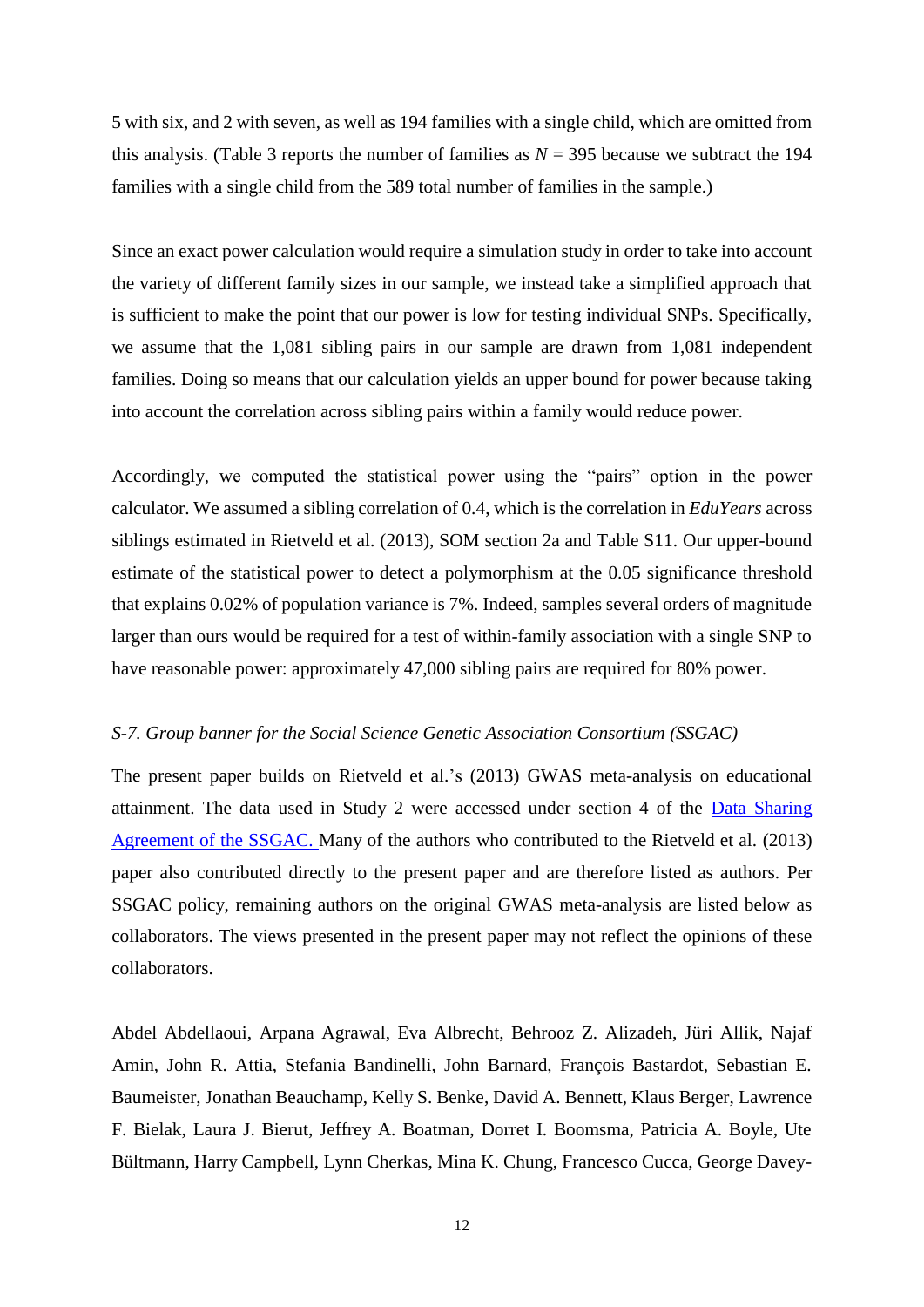Smith, Gail Davies, Mariza de Andrade, Philip L. De Jager, Christiaan de Leeuw, Jan-Emmanuel De Neve, Ian J. Deary, George V. Dedoussis, Panos Deloukas, Jaime Derringer, Maria Dimitriou, Gudny Eiriksdottir, Niina Eklund, Martin F. Elderson, Johan G. Eriksson, Daniel S. Evans, David M. Evans, Jessica D. Faul, Rudolf Fehrmann, Luigi Ferrucci, Krista Fischer, Lude Franke, Melissa E. Garcia, Christian Gieger, Håkon K. Gjessing, Patrick J.F. Groenen, Henrik Grönberg, Vilmundur Gudnason, Sara Hägg, Per Hall, Jennifer R. Harris, Juliette M. Harris, Tamara B. Harris, Nicholas D. Hastie, Caroline Hayward, Andrew C. Heath, Dena G. Hernandez, Wolgang Hoffmann, Adriaan Hofman, Albert Hofman, Rolf Holle, Elizabeth G. Holliday, Christina Holzapfel, Jouke-Jan Hottenga, William G. Iacono, Carla A. Ibrahim-Verbaas, Thomas Illig, Erik Ingelsson, Bo Jacobsson, Marjo-Riitta Järvelin, Min A. Jhun, Peter K. Joshi, Astanand Jugessur, Marika Kaakinen, Mika Kähönen, Stavroula Kanoni, Jaakkko Kaprio, Sharon L.R. Kardia, Juha Karjalainen, Robert M. Kirkpatrick, Ivana Kolcic, Matthew Kowgier, Kati Kristiansson, Robert F. Krueger, Zóltan Kutalik, Jari Lahti, Antti Latvala, Lenore J. Launer, Debbie A. Lawlor, Sang H. Lee, Terho Lethimäki, Jingmei Li, Paul Lichtenstein, Peter K. Lichtner, David C. Liewald, Peng Lin, Penelope A. Lind, Yongmei Liu, Kurt Lohman, Marisa Loitfelder, Pamela A. Madden, Tomi E. Mäkinen, Pedro Marques Vidal, Nicolas W. Martin, Nicholas G. Martin, Marco Masala, Matt McGue, George McMahon, Osorio Meirelles, Andres Metspalu, Michelle N. Meyer, Andreas Mielck, Lili Milani, Michael B. Miller, Grant W. Montgomery, Sutapa Mukherjee, Ronny Myhre, Marja-Liisa Nuotio, Dale R. Nyholt, Christopher J. Oldmeadow, Ben A. Oostra, Lyle J. Palmer, Aarno Palotie, Brenda Penninx, Markus Perola, Katja E. Petrovic, Wouter J. Peyrot, Patricia A. Peyser, Ozren Polašek, Danielle Posthuma, Martin Preisig, Lydia Quaye, Katri Räikkönen, Olli T. Raitakari, Anu Realo, Eva Reinmaa, John P. Rice, Susan M. Ring, Samuli Ripatti, Fernando Rivadeneira, Thais S. Rizzi, Igor Rudan, Aldo Rustichini, Veikko Salomaa, Antti-Pekka Sarin, David Schlessinger, Helena Schmidt, Reinhold Schmidt, Rodney J. Scott, Konstantin Shakhbazov, Albert V. Smith, Jennifer A. Smith, Harold Snieder, Beate St Pourcain, John M. Starr, Jae Hoon Sul, Ida Surakka, Rauli Svento, Toshiko Tanaka, Antonio Terracciano, A. Roy Thurik, Henning Tiemeier, Nicholas J. Timpson, André G. Uitterlinden, Matthijs J.H.M. van der Loos, Cornelia M. van Duijn, Frank J.A. van Rooij, David R. Van Wagoner, Erkki Vartiainen, Jorma Viikari, Veronique Vitart, Peter K. Vollenweider, Henry Völzke, Judith M. Vonk, Gérard Waeber, David R. Weir, Jürgen Wellmann, Harm-Jan Westra, H.-Erich Wichmann, Elisabeth Widen, Gonneke Willemsen, James F. Wilson, Alan F. Wright, Lei Yu, Wei Zhao.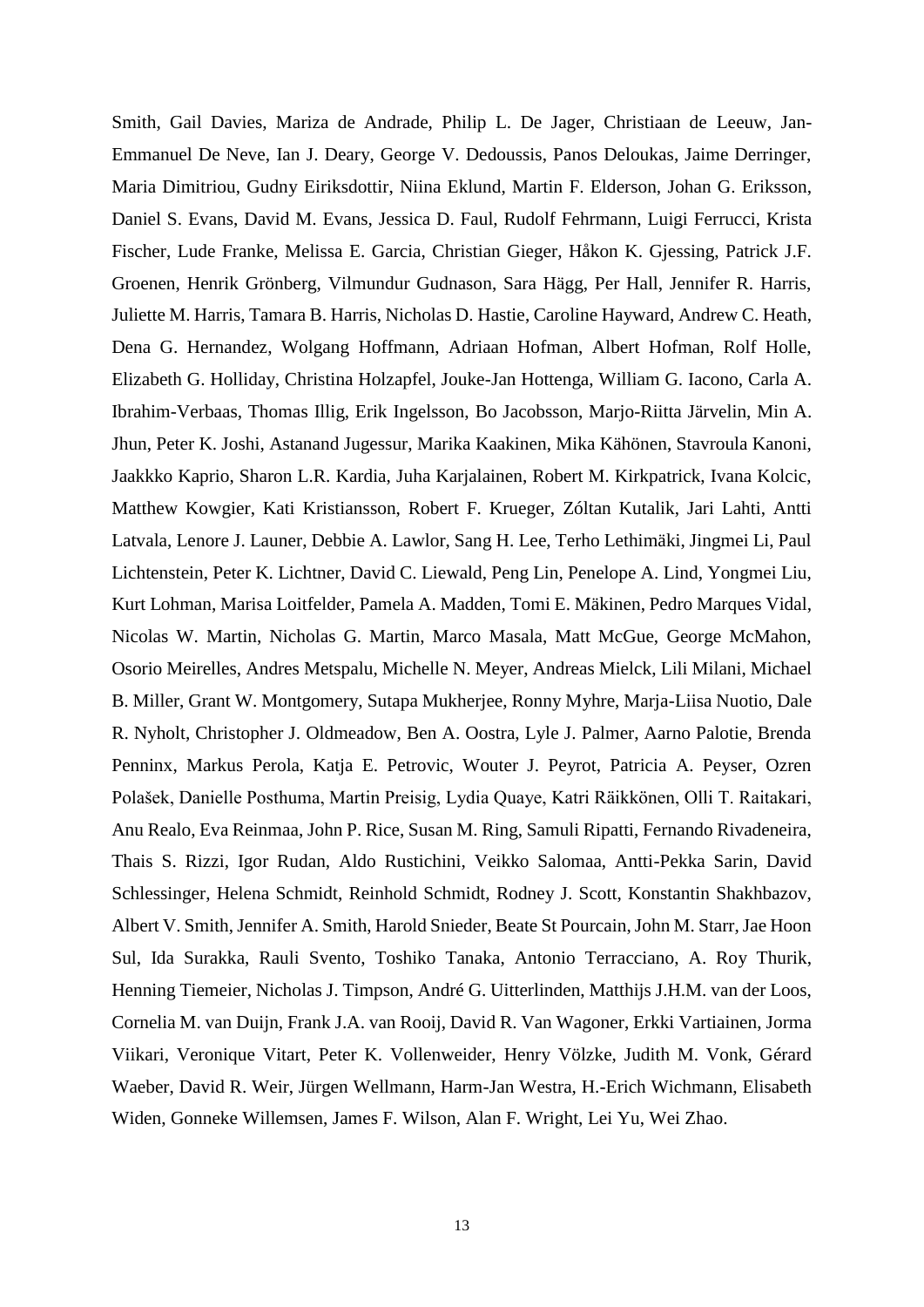## **References**

- Benjamin, D. J., Cesarini, D., van der Loos, M. J. H. M., Dawes, C. T., Koellinger, P. D., Magnusson, P. K. E., … Visscher, P. M. (2012). The genetic architecture of economic and political preferences. *Proceedings of the National Academy of Sciences*, *109*, 8026– 8031. doi:10.1073/pnas.1120666109
- Bersaglieri, T., Sabeti, P. C., Patterson, N., Vanderploeg, T., Schaffner, S. F., Drake, J. A., … Hirschhorn, J. N. (2004). Genetic signatures of strong recent positive selection at the lactase gene. *American Journal of Human Genetics*, *74*(6), 1111–20. doi:10.1086/421051
- Campbell, C. D., Ogburn, E. L., Lunetta, K. L., Lyon, H. N., Freedman, M. L., Groop, L. C., … Hirschhorn, J. N. (2005). Demonstrating stratification in a European American population. *Nature Genetics*, *37*(8), 868–72. doi:10.1038/ng1607
- Enattah, N. S., Sahi, T., Savilahti, E., Terwilliger, J. D., Peltonen, L., & Järvelä, I. (2002). Identification of a variant associated with adult-type hypolactasia. *Nature Genetics*, *30*(2), 233–7. doi:10.1038/ng826
- Eriksson, N., Macpherson, J. M., Tung, J. Y., Hon, L. S., Naughton, B., Saxonov, S., … Mountain, J. (2010). Web-based, participant-driven studies yield novel genetic associations for common traits. *PLoS Genetics*, *6*(6), e1000993. doi:10.1371/journal.pgen.1000993
- Health & Retirement Study, C. (2012). Imputation Report 1000 Genomes Project reference panel. Retrieved November 02, 2014, from http://hrsonline.isr.umich.edu/sitedocs/genetics/HRS\_1000G\_IMPUTE2\_REPORT\_AU G2012.pdf
- International HapMap Consortium, T. (2007). A second generation human haplotype map of over 3.1 million SNPs. *Nature*, *449*(7164), 851–861. Retrieved from http://www.nature.com/nature/journal/v449/n7164/suppinfo/nature06258\_S1.html
- International, T., & Consortium, H. (2005). A haplotype map of the human genome. *Nature*, *437*(7063), 1299–320. doi:10.1038/nature04226
- Juster, T. F., & Suzman, R. (1995). An overview of the Health and Retirement Study. *Journal of Human Resources*, *20*, 7–56.
- Kang, H. M., Sul, J. H., Service, S. K., Zaitlen, N. a, Kong, S.-Y., Freimer, N. B., … Eskin, E. (2010). Variance component model to account for sample structure in genome-wide association studies. *Nature Genetics*, *42*(4), 348–354. doi:10.1038/ng.548
- Li, Y., Willer, C. J., Ding, J., Scheet, P., & Abecasis, G. R. (2010). MaCH: using sequence and genotype data to estimate haplotypes and unobserved genotypes. *Genetic Epidemiology*, *34*(8), 816–834. doi:10.1002/gepi.20533